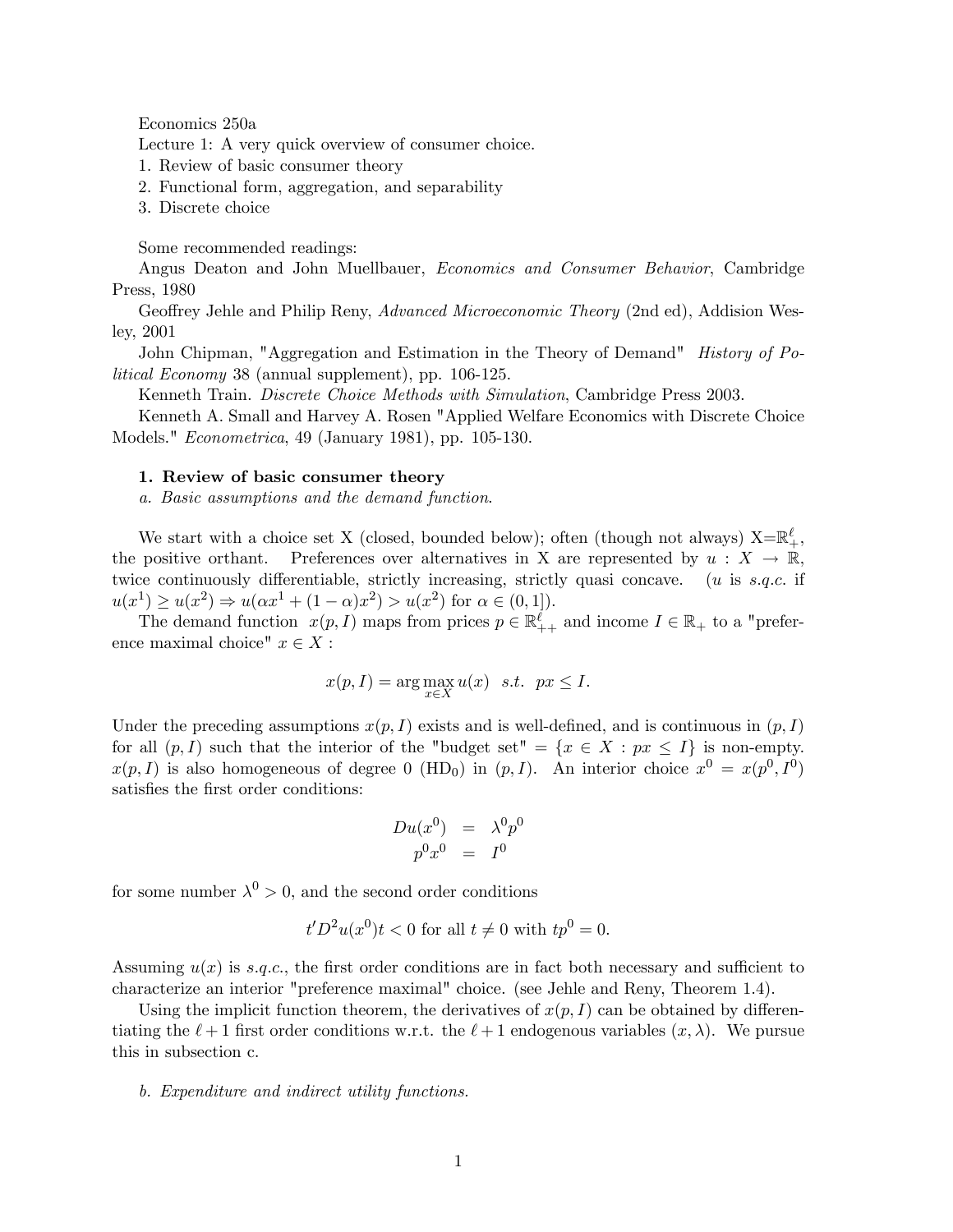For  $p \in \mathbb{R}^{\ell}_{++}$  and u in the range of  $u(x)$ , define

$$
e(p, u) = \min_{x \in X} px \quad s.t. \quad u(x) \ge u,
$$

and the associated cost-minimizing consumption choice (or "Hicksian demands"):

$$
h(p, u) = \arg\min px \ \ s.t. \ \ u(x) \ge u.
$$

The expenditure function  $e(p, u)$  is a an example of a "support function" (see Mas Colell, Whinston and Green) and is therefore concave and  $HD<sub>1</sub>$  in prices. Under the previous assumptions on  $u(x)$ ,  $h(p, u)$  is a well defined function (i.e., the cost-minimizing choice exists and is unique) and using a basic fact about support functions,  $e$  is therefore differentiable in p with

$$
D_p e(p, u) = h(p, u)
$$
. (Sheppard's lemma).

Another very useful fact is that  $h(p, u)$  is  $HD<sub>0</sub>$  in prices.

The "inverse" of the expenditure function (as a function of u, holding constant  $p$ ) is the indirect utility function

$$
v(p, I) = \max_{x \in X} u(x) \quad s.t. \quad px \le I.
$$

With  $u(x)$  strictly increasing

$$
v(p, e(p, u)) = u
$$
  

$$
e(p, v(p, I)) = I.
$$

The indirect utility function  $v(p, I)$  is strictly quasi-convex in prices, and HD<sub>0</sub> in  $(p, I)$ . From the envelope theorem,  $DV_I(p, I) = \lambda(p, I)$  (the  $\lambda$  from the first order conditions). We also have "Roy's identity":

$$
x(p, I) = \frac{-DV_p(p, I)}{DV_I(p, I)}.
$$

Finally, a very useful relationship:

$$
h(p, u) = x(p, e(p, u)).
$$

This holds identically in p, and assuming  $x(p, I)$  is differentiable at some  $(p^0, I^0)$ , h is differentiable at  $(p^0, u^0)$  (where  $u^0 = v(p^0, I^0)$ ) with

$$
\frac{\partial h_i(p^0, u^0)}{\partial p_j} = \frac{\partial x_i(p^0, I^0)}{\partial p_j} + \frac{\partial x_i(p^0, I^0)}{\partial I} \frac{\partial e(p^0, u^0)}{\partial p_j} \n= \frac{\partial x_i(p^0, I^0)}{\partial p_j} + \frac{\partial x_i(p^0, I^0)}{\partial I} x_j(p^0, I^0)'.
$$

Re-arranging this we have the "Slutsky decomposition":

$$
\frac{\partial x_i(p^0, I^0)}{\partial p_j} = \frac{\partial h_i(p^0, u^0)}{\partial p_j} - \frac{\partial x_i(p^0, I^0)}{\partial I} x_j(p^0, I^0).
$$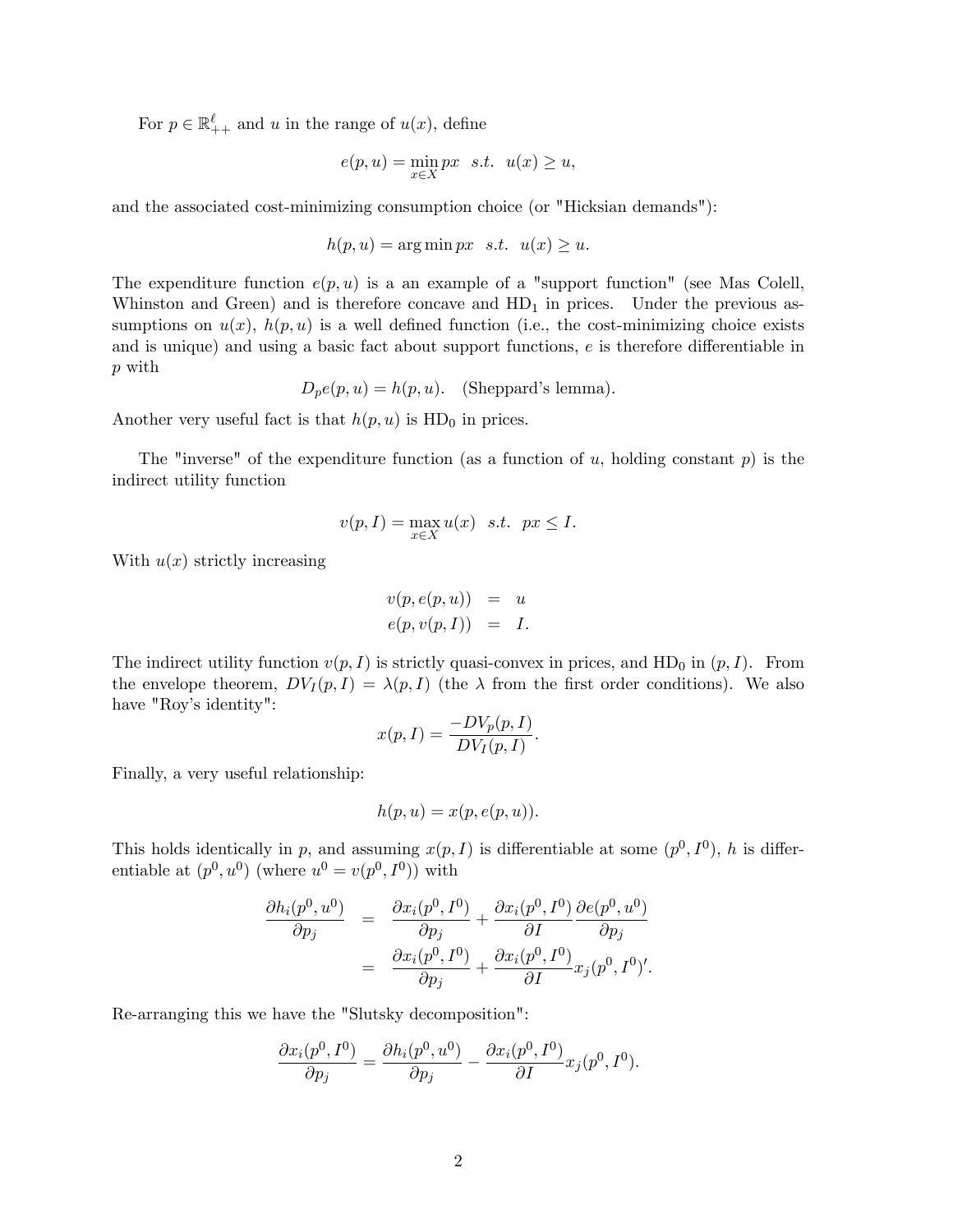The change in the demand for good i with respect to a change in  $p_i$  consists of two terms: the "substitution effect" captured by the change in the Hicksian demand, and the "income effect" which is proportional to the amount of good  $j$  originally purchased. The matrix of terms

$$
S_{ij} = \frac{\partial x_i(p^0, I^0)}{\partial p_j} + \frac{\partial x_i(p^0, I^0)}{\partial I} x_j(p^0, I^0)
$$

is called the "Slutsky matrix" (and can be defined knowing only the Marshallian demand functions). The Slutsky decomposition shows that

$$
S_{ij} = \frac{\partial h_i(p^0, u^0)}{\partial p_j} = \frac{\partial^2 e(p^0, u^0)}{\partial p_i \partial p_j}
$$

has to be symmetric (from Young's theorem) and negative semi-definite (from concavity of  $e$ ).

#### c. Using the expenditure function

The expenditure function has many uses in applied micro. One is in the analysis of changes in the cost of living. Consider a consumer who is observed in a base year facing prices  $p^0$  and making consumption choices  $x^0$ . Define  $u^0 = u(x^0)$ . When prices change to  $p^1$ , the consumer would need minimum income  $e(p^1, u^0)$  to achieve the same utility. So the rise in the "true cost of living index" is

$$
COL(p^1; p^0) = \frac{e(p^1, u^0)}{e(p^0, u^0)}.
$$

The standard Laspayre's index, on the other hand, is

$$
L(p^1; p^0) = \frac{p^1 x^0}{p^0 x^0}.
$$

Using a second-order expansion for e:

$$
e(p^1, u^0) \approx e(p^0, u^0) + (p^1 - p^0)' \frac{\partial e(p^0, u^0)}{\partial p} + \frac{1}{2} (p^1 - p^0)' \frac{\partial^2 e(p^0, u^0)}{\partial p \partial p'} (p^1 - p^0)
$$
  
=  $p^1 x^0 + \frac{1}{2} (p^1 - p^0)' S(p^1 - p^0)$ 

where we are using the facts that

$$
e(p^{0}, u^{0}) = p^{0}x^{0},
$$
  
\n
$$
\frac{\partial e(p^{0}, u^{0})}{\partial p} = h(p^{0}, u^{0}) = x^{0},
$$

and that the Slutsky matrix  $S$  is just the Hessian of the expenditure function. Combining terms and substituting we get:

$$
COL(p^1; p^0) = L(p^1; p^0) + \frac{1}{2} \frac{\Delta p' S \Delta p}{p^0 x^0}
$$

and since S is negative semi-definite,  $COL \leq L$ , with a gap that depends on the magnitude of the Slutsky (substitution) terms. (With Leontief preferences  $S = 0$  and the Laspeyre's index is exact). The gap is known as the "substitution bias" in the Laspeyre's index formula. We can also use this expression to show that when

$$
\Delta p = \lambda p^0
$$
 for some positive scalar  $\lambda$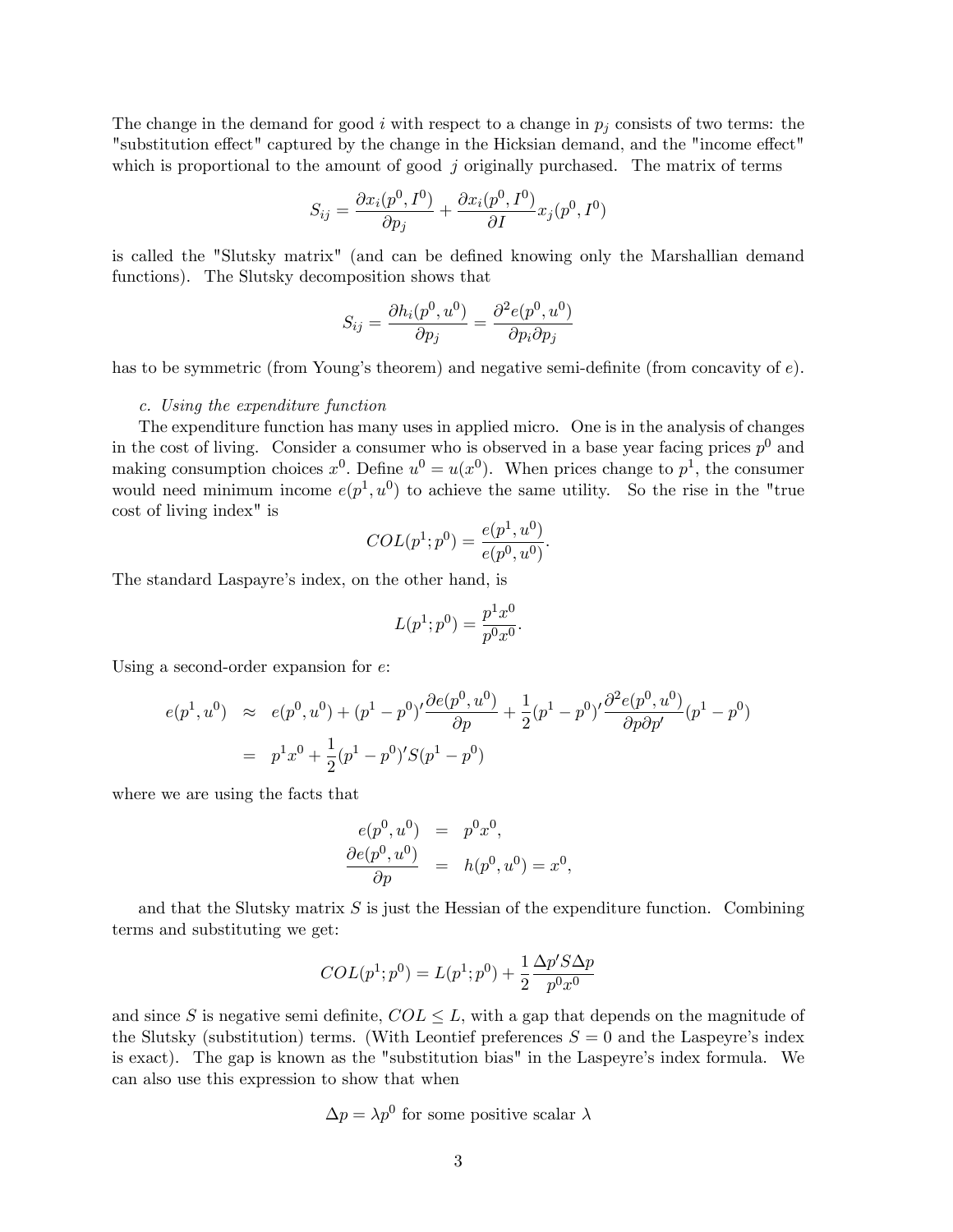(i.e., all prices rise by the same proportion  $\lambda$ ) then there is no bias. The reason is that Hicksian demands are homogeneous of degree 0. By Euler's theorem, then,

$$
\frac{\partial h(p^0, u^0)}{\partial p'} p^0 = 0 \Rightarrow Sp^0 = 0.
$$

(The Slutsky matrix always has maximal rank  $n-1$ , where n is the number of commodities. In particular, the original price vector  $p^0$  is in the null space of S).

Another important use of the expenditure function is to calculate equivalent and compensating variations associated with price changes, and to calculate the "excess burden" of a tax (see problem set  $\#1$ ).

### d. Integrability

For an arbitrary "candidate" demand function  $x(p, I)$  that has the "right dimensions," is homogeneous of degree  $0$ , and is continuously differentiable we can define the matrix of substitution effects:

$$
S(p, I) = D_p x(p, I) + D_I x(p, I) \cdot x(p, I)'
$$

If  $x(p, I)$  was generated by a utility maximizing consumer,  $S(p, I)$  would have to be symmetric and n.s.d. The "integrability theorem" says that the converse if true: if you start with a candidate demand function  $x(p, I)$  that has the right dimensions, is homogeneous of degree 0, and is continuously differentiable, and if the associated  $S(p, I)$  matrix is everywhere symmetric negative semi definite you can "integrate" the demand function to find a utility function that generates  $x(p, I)$ . The basic idea is to find a solution to the set of differential equations

$$
\frac{\partial e(p, u)}{\partial p_j} = x_j(p, e(p, u)) \equiv f_j(p).
$$

A sufficient condition for a solution function  $e(p, u)$  to exist for a system of p.d.e.'s like this is that

$$
\frac{\partial f_j(p)}{\partial p_k} = \frac{\partial f_k(p)}{\partial p_j}
$$

(this is known as Frobenius' theorem). Carrying out the differentiation you will see this requires Slutsky symmetry for the candidate demand functions. For the solution function  $e(p, u)$  to be a valid expenditure function it has to be concave. This requires that the Slutsky matrix obtained from the candidate demands is negative semi-definite.

#### e. Derivation of the Slutsky Decomposition from the First Order Conditions

Although it is a little "algebra-intensive" some additional insights can be gained by differentiating the first order conditions and looking at the implications for the derivatives of demand. We will assume for this section that  $u(x)$  is "strictly concave" – in particular that  $D^2u(x)$  is negative definite. We'll come back to discuss the "cardinalization" of utility at the end of the section.

Start with the first order conditions

$$
Du(x) = \lambda p
$$
  

$$
px - I = 0.
$$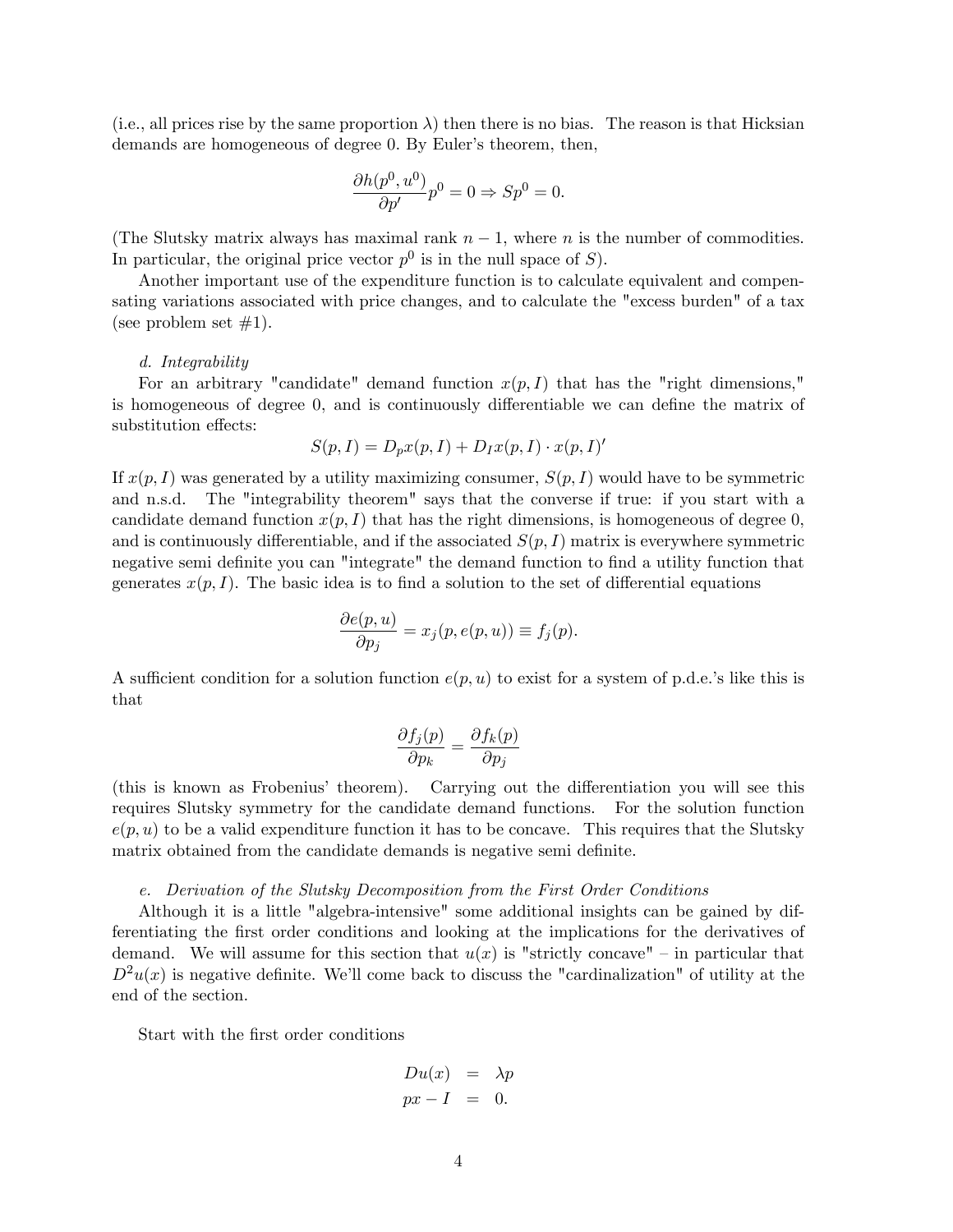Differentiate w.r.t  $(p, I)$  to get an  $\ell + 1$  by  $\ell + 1$  system of equations:

$$
\begin{bmatrix}\nD^2 u(x) & p \\
p' & 0\n\end{bmatrix} \cdot\n\begin{bmatrix}\n\frac{\partial x}{\partial p'} & \frac{\partial x}{\partial I} \\
-\frac{\partial \lambda}{\partial p'} & -\frac{\partial \lambda}{\partial I}\n\end{bmatrix} =\n\begin{bmatrix}\n\lambda I_{\ell,\ell} & 0 \\
-x' & 1\n\end{bmatrix}
$$

where  $I_{\ell,\ell}$  is the  $\ell \times \ell$  identity matrix (apologies for the dual use of "I"). Thus

$$
\begin{bmatrix}\n\frac{\partial x}{\partial p'} & \frac{\partial x}{\partial I} \\
-\frac{\partial \lambda}{\partial p'} & -\frac{\partial \lambda}{\partial I}\n\end{bmatrix} = \begin{bmatrix}\nD^2 u(x) & p \\
p' & 0\n\end{bmatrix}^{-1} \begin{bmatrix}\n\lambda I_{\ell, \ell} & 0 \\
-x' & 1\n\end{bmatrix}.
$$

Let  $D^2u(x) = U$  (assumed to be invertible) Then the partitioned inverse formula can be used to show

$$
\begin{bmatrix} D^2u(x) & p \ p' & 0 \end{bmatrix}^{-1} = (p'U^{-1}p)^{-1} \begin{bmatrix} (p'U^{-1}p)U^{-1} - U^{-1}pp'U^{-1} & U^{-1}p \ p'U^{-1} & -1 \end{bmatrix}
$$

With this in hand, it follows that

$$
\frac{\partial \lambda}{\partial I} = (p'U^{-1}p)^{-1} < 0,
$$
  
\n
$$
\frac{\partial x}{\partial I} = \frac{\partial \lambda}{\partial I}U^{-1}p,
$$
  
\n
$$
\frac{\partial x}{\partial p'} = \lambda U^{-1} - \lambda \left(\frac{\partial \lambda}{\partial I}\right)^{-1} \left(\frac{\partial x}{\partial I}\right) \left(\frac{\partial x}{\partial I}\right)' - \left(\frac{\partial x}{\partial I}\right)x'.
$$

From the Slutsky equation we know

$$
\frac{\partial x}{\partial p'} = S(p, I) - \left(\frac{\partial x}{\partial I}\right)x'.
$$

Thus we have shown that

$$
S(p, I) = \lambda U^{-1} - \lambda \left(\frac{\partial \lambda}{\partial I}\right)^{-1} \left(\frac{\partial x}{\partial I}\right) \left(\frac{\partial x}{\partial I}\right)^{t}
$$

the matrix of substitution terms consists of two parts: $\lambda U^{-1}$  which directly reflects the second cross-partials of  $u(x)$ , and a second term that is related to the income effect. (Inspection of this equation shows that  $S$  has to be symmetric: its more work to show it is n.s.d., but it can be done).

Look back at the first order conditions and suppose we define  $x^F(p, \lambda)$  as the choice of x that satisfies the f.o.c. as we vary p, holding constant  $\lambda$ , i.e., define  $x^F(p, \lambda)$  implicitly by:

$$
Du(x^F(p,\lambda))=\lambda p.
$$

These are known as the "Frisch" (or  $\lambda$ -constant) demands, and play an important role in the modeling of intertemporal choice. Differentiating w.r.t. prices:

$$
D^2u() \cdot \frac{\partial x^F}{\partial p'} = \lambda I_{\ell,\ell} \Rightarrow \frac{\partial x^F}{\partial p'} = \lambda U^{-1}.
$$

Thus, we can decompose

$$
\frac{\partial h}{\partial p'} = S(p, I) = \frac{\partial x^F}{\partial p'} - \lambda \left(\frac{\partial \lambda}{\partial I}\right)^{-1} \left(\frac{\partial x}{\partial I}\right) \left(\frac{\partial x}{\partial I}\right)'.
$$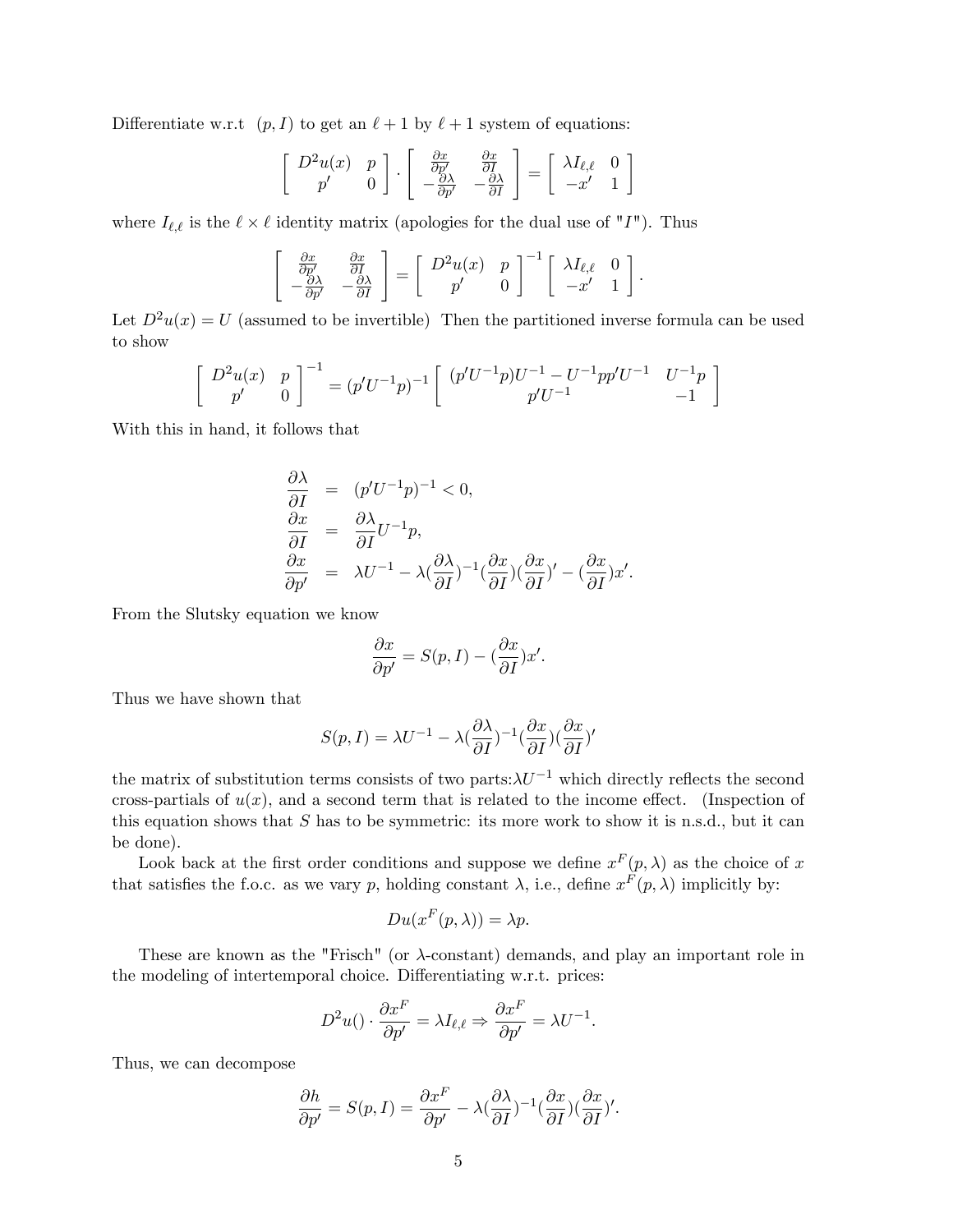Focusing on the  $(i, j)$  element, we have:

$$
\frac{p_j}{x_i} \frac{\partial h_i}{\partial p_j} = \frac{p_j}{x_i} \frac{\partial x_i^F}{\partial p_j} - \left[\frac{I}{\lambda} \left(\frac{\partial \lambda}{\partial I}\right)\right]^{-1} \left(\frac{I}{x_i} \frac{\partial x_i}{\partial I}\right) \left(\frac{I}{x_j} \frac{\partial x_j}{\partial I}\right) \frac{p_j x_j}{I}
$$
\n
$$
\sigma_{ij} = f_{ij} - \omega^{-1} \epsilon_i \epsilon_j w_j,
$$

where  $\sigma_{ij}$  is the compensated elasticity,  $f_{ij}$  is the Frisch elasticity,  $\epsilon_j$  is the income elasticity of demand for good j,  $w_j$  is the share of the budget spent on good j, and

$$
\omega = \frac{I}{\lambda}(\frac{\partial \lambda}{\partial I})
$$

is the "income flexibility" of the marginal utility of income. We will show later on that in intertemporal choice problems with additive separability between periods,  $\omega$  is related to the so-called "intertemporal substitution elasticity", a concept that is central to modern macro.

When there is no income effect in the demand for a good, the derivatives of the ordinary (or "Marshallian) demand function, the Hicksian demand function, and the Frisch demand function are all equal. More generally the three are different. For example, suppose  $u(x) = \sum_{i=1}^{\ell} v_i(x_i)$ , "additively separable" preferences. These are widely used in the study of intertemporal consumption. With additive separability  $D^2u$  is diagonal, and all the offdiagonal terms in the matrix of Frish derivatives  $(=\lambda U^{-1})$  are zero. In this case, for  $i \neq j$ , we have

$$
\sigma_{ij} = -\omega^{-1} \epsilon_i \epsilon_j w_j.
$$

All the "cross substitution" effects in the compensated demands arise though re-adjustments of  $\lambda$ . This is why additive separability is so convenient – it means that all the impact of prices of other goods (or other periods, if each good is consumption in a different period) is channelled through  $\lambda$ .

There is a "problem" with this decomposition: it is not invariant to transformations of  $u(x)$ (whereas the Slutsky decomposition is invariant). In some contexts this is ok: for example, in the study of intertemporal consumption under uncertainty, one cannot renormalize the intertemporal utility function without losing intertemporal separability (and changing the degree of risk aversion). We will discuss in lecture 3 the relation between risk aversion and the elasticities of the Frisch demands.

### 2. Functional form, Aggregation, and Separability

#### a. The classic aggregation results

A longstanding question in demand theory is how to relate the demand system created by a collection of consumers to the underlying demands of the individual consumers. In particular, prior to the availability of micro data, economists asked whether there are assumptions on preferences such that aggregrate demand is generated by a "representative consumer" with "rationalizable" preferences. A nice reference is the 2006 paper by Chipman, which is not too technical but gives a good flavor of the results.

Preferences  $(\succeq)$  are homothetic if  $x^1 \succeq x^2 \Leftrightarrow \beta x^1 \succeq \beta x^2$  for any  $\beta > 0$ . With homothetic preferences there is only 1 indifference curve: any indifference curve is a "radial blow-up" of any other. It is intuitively obvious but surprisingly hard to prove that the demand system can be written as  $x(p, I) = I \cdot h(p, 1) = I \cdot \beta(p)$  iff preferences are homothetic. With homothetic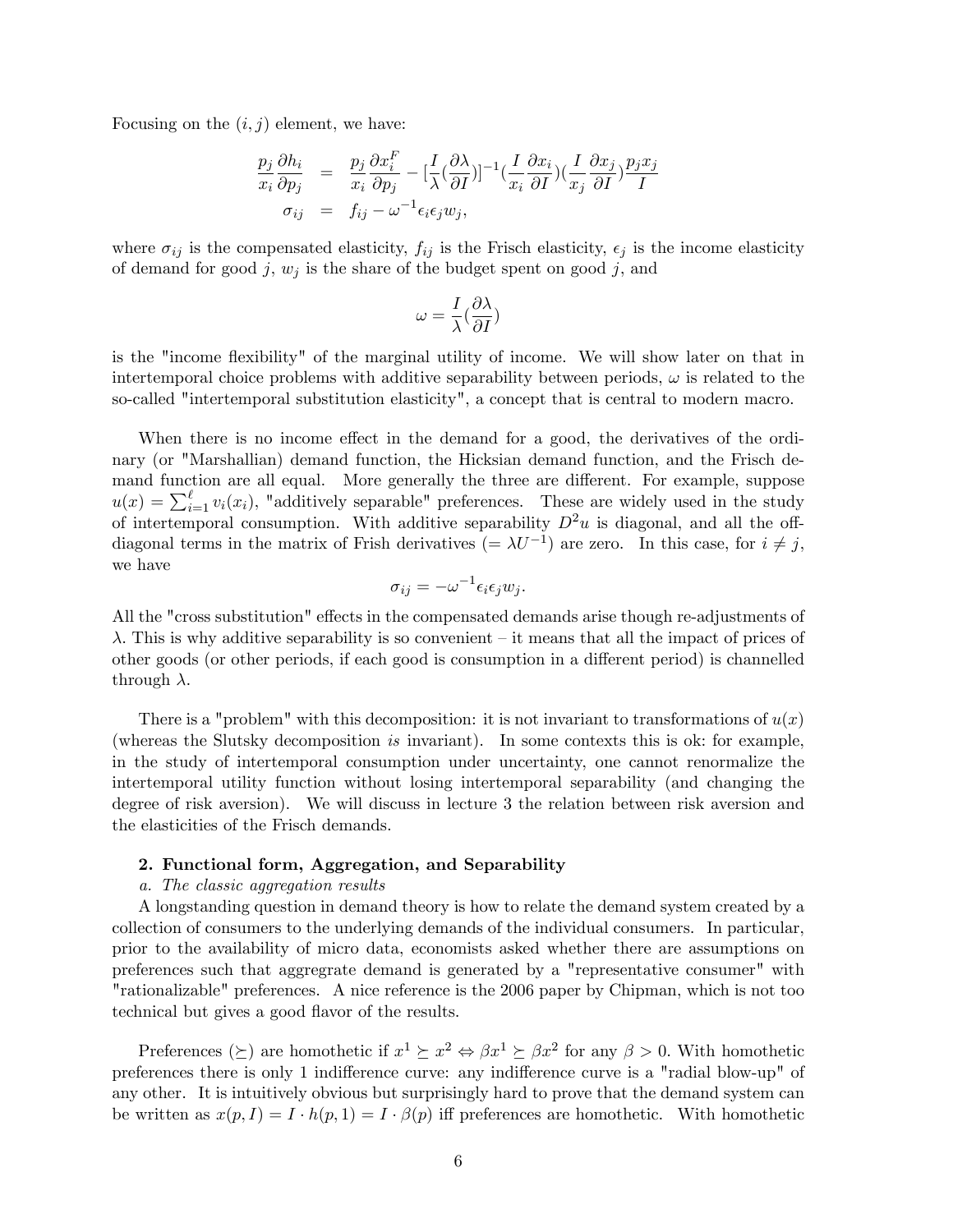preferences all income elasticities are equal to 1 - a restriction that appears to be false for many goods. A classic result is that with identical homothetic preferences, aggregate demand is "as if" there were a single consumer with the same preferences and the total income of all consumers. (The proof is easy and left as an exercise). A more subtle result is that if different consumers have different homothetic preferences, and each consumer has a fixed share of total aggregate income (as prices and total income are varied) then aggregate demand is "as if" there were a single consumer with some homothetic preference ordering (see Chipman).

Preferences are "quasi-homothetic" if they give rise to a demand function of the form:

$$
x(p,I) = \alpha(p) + I \cdot \beta(p).
$$

The classic example of quasi-homothetic preferences is "Stone-Geary" preferences (please excuse the re-use of  $\alpha$ ,  $\beta$ ):

$$
u(x_1, x_2,...x_\ell) = (x_1 - \alpha_1)^{\beta_1} (x_2 - \alpha_2)^{\beta_2}...(x_\ell - \alpha_\ell)^{\beta_\ell} \text{ with } \sum_j \beta_j = 1.
$$

These are "translated" Cobb Douglas preferences in which the consumer has "minimum needs"  $\alpha_1, \alpha_2, \dots \alpha_\ell$ . The demand function for good i can be written as

$$
x_i(p,I) = \alpha_i + \frac{\beta_i}{p_i}(I - p_1\alpha_1 - ... p_\ell \alpha_\ell)
$$

while optimal expenditures on good i can be written as

$$
e_i(p, I) \equiv p_i x_i(p, I) = p_i \alpha_i + \beta_i (I - p_1 \alpha_1 - \ldots p_\ell \alpha_\ell)
$$

which is linear in prices and incomes. (Hence, Stone Geary demands are also called the "linear expenditure system", LES).

If consumer  $k$  has quasi-homothetic preferences with demand function

$$
x^{k}(p, I^{k}) = \alpha^{k}(p) + I^{k} \cdot \beta(p),
$$

i.e., a person-specific  $\alpha(p)$  function, but indentical  $\beta(p)$  functions, then aggregate demand is

$$
x(p, I) = \sum_{k} x^{k}(p, I^{k}) = \alpha(p) + I \cdot \beta(p), \text{ where}
$$
  

$$
\alpha(p) = \sum_{k} \alpha^{k}(p), \text{ and } I = \sum_{k} I^{k}
$$

Thus aggregate demand is quasi-homothetic. Gorman (1961) showed that quasi-homothetic demands of the form

$$
x(p,I) = \alpha(p) + I \cdot \beta(p).
$$

are generated by a consumer with expenditure function

$$
e(p, u) = a(p) + u \cdot b(p), \text{ where } a(p) \text{ and } b(p) \text{ are HD}_1 \text{ in prices and}
$$
  

$$
\beta_j(p) = \frac{1}{b(p)} \frac{\partial b(p)}{\partial p_j} \text{ and}
$$
  

$$
\alpha_j(p) = \frac{\partial a(p)}{\partial p_j} - \beta_j(p)a(p)
$$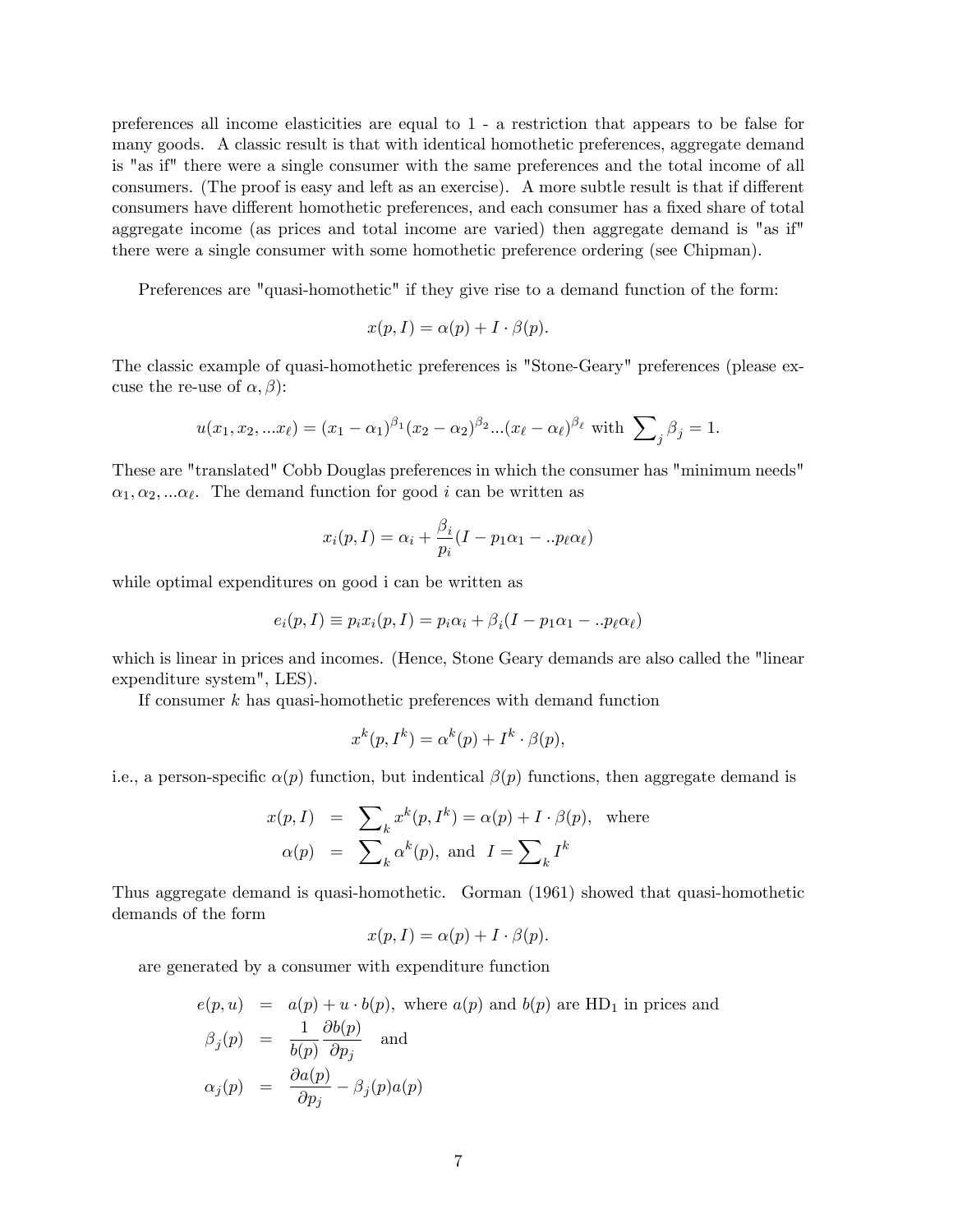The proof follows by applying Sheppard's lemma to the conjectured expenditure function, and using the expressions for  $a_j(p)$  and  $b_j(p)$ . (See Deaton and Muellbauer exercise 6.3 for hints on the converse, which is also true). Note that an expenditure function of the form

$$
e(p, u) = a(p) + u \cdot b(p)
$$

(known as "Gorman polar form") implies an indirect utility function of the form:

$$
v(p,I) = (I - a(p))/b(p).
$$

In the Gorman polar form the function  $a(p)$  is a "subsistence spending amount", and  $b(p)$ is a price index that deflates income over and above subsistence. Note that if  $\beta(p)$  (from the demand function) is restricted to be the same across consumers then  $b(p)$  (from the expenditure function) must the the same across consumers

For the Stone Geary case described above, the expenditure function is  $\sum_j p_j \alpha_j + u \prod_j p_j^{\beta_j}$ j which is in the Gorman polar form class. If everyone has the same  $\beta's$  but person-specific  $\alpha's$ aggregate demand will come from the Stone Geary class with the aggregate  $\alpha$  simply summing the individual  $\alpha's$ .

Homothetic and quasi-homothetic preferences (with the same  $\beta(p)$  function in the demand equation) are effectively the only ones that aggregate.

### b. More on Functional Form

In most modern microeconometric work, the researcher chooses a functional form for  $u(x)$ that incorporates observed and unobserved heterogeneity in a convenient way, and then develops an estimator for unknown parameters of  $u(x)$ . For example, one could choose Stone Geary preferences, and allow  $\alpha$  to depend on observed characteristics (e.g., family size). It is not entirely clear how to account for unobserved sources of heterogeneity. In the pre-1980's literature it was common to "tack on" error components without really specifying how or where the errors came from. In the more recent literature a substantial premium is placed on developing a model that provides a complete description of the data generating process (dgp), by positing an explicit distribution for the unobserved components..

To illustrate, suppose a sample of data on individuals in different markets is available. In a given market, everyone pays the same prices  $(p)$ , and consumer k has incomel<sup>k</sup> and observed expenditure amounts  $(e_1^k, e_2^k, ... e_\ell^k)$  on products  $1, 2, ... \ell$ . The LES model asserts that the amount spent on good  $i$  by consumer  $k$  is

$$
e_i^k(p, I) = p_i \alpha_i^k + \beta_i (I - p_1 \alpha_1^k - \ldots p_\ell \alpha_\ell^k)
$$

We might want to assume that the  $\beta's$  are constant across the population and allow the  $\alpha's$  to vary. So for example we could assume  $\alpha_i^k = X^k \theta_i + \xi_i^k$ , where  $(\xi_1^k, \xi_2^k, ..., \xi_\ell^k)$  represents a random vector that is known by consumer k but unobserved by the data analyst (and assumed to have some distribution across the population) A problem for the LES is that the cost function is only concave for people who have enough income to "cover" their minimum spending threshold  $\sum_j p_j \alpha_j$ : if the  $\xi^{k'} s$  have unlimited support concavity will be violated (with high probability). Another problem is that all of the  $\alpha's$  enter into each expenditure equation, leading to a rather messy model in which the stochastic term in expenditures is a price-weighted average of the  $\xi^{k\prime} s.$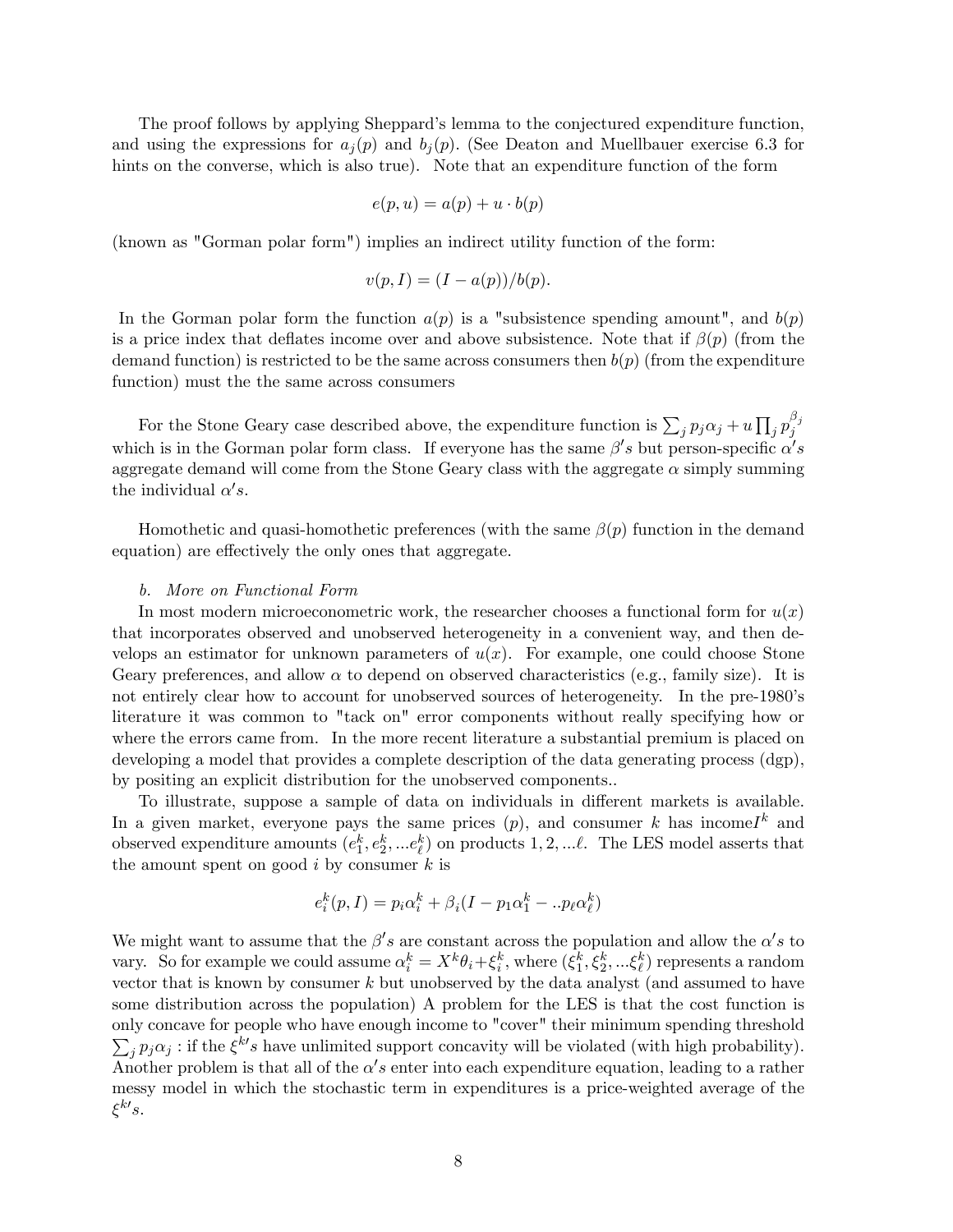Rather than model expenditures as a linear function of prices and incomes, in many cases it is more convenient to model expenditure shares  $(w_i = p_i x_i/I)$  as functions of the logs of prices and incomes. This is the approach taken by Deaton and Muellbauer in their famous "almost-ideal demand system" (known at least originally as the AIDS system). D+M begin by focusing on a class of expenditure functions that satisfy

$$
\log e(p, u) = a(p) + ub(p).
$$

An initial observation is that this choice gives rise to expenditure share equations of the form

$$
w_i = A_i(p) + B_i(p) \log I.
$$

(this can be seen by applying Sheppardís lemma and a little algebra). Running expenditure shares on the log of total income (or total expenditure) has a long history in applied demand analysis. D+M propose to use

$$
a(p) = \alpha_0 + \sum_j \alpha_j \log p_j + \frac{1}{2} \sum_j \sum_k \gamma_{jk}^* \log p_j \log p_k
$$
  
\n
$$
b(p) = \beta_0 \prod_k p_k^{\beta_k}, \text{ with}
$$
  
\n
$$
\sum_j \alpha_j = 1 \text{ and } \sum_j \gamma_{jk}^* = \sum_k \gamma_{jk}^* = \sum_j \beta_j = 0
$$

Substituting the expressions for  $a(p)$  and  $b(p)$  leads to budget share equations of the form

$$
w_i = \alpha_i + \sum_j \gamma_{ij} \log p_j + \beta_i \log(\frac{I}{P})
$$

where P is a price index:

$$
\log P = \alpha_0 + \sum_j \alpha_j \log p_j + \frac{1}{2} \sum_j \sum_k \gamma_{jk} \log p_j \log p_k
$$

and  $\gamma_{ij} = (\gamma_{ij}^* + \gamma_{ji}^*)/2 = \gamma_{ji}$ .

For many applications D-M note that the price index will be relatively well approximated by a simple index of the form

$$
\log P = \sum_j w_j \log p_j
$$

With this approximation, estimation is trivial. A question for further thought: how would you incorporate observed and unobserved heterogeneity into the AIDS system?

# 3. Discrete Choice Demand Models

In many settings, agents choose among a discrete set of alternatives. In labor economics, classic examples are: education levels, occupations and location. In IO the classic applications are to durable goods (cars, appliances). Typically, in labor economics the analyst observes a set of individuals  $(i=1..N)$  their characteristics  $X_i$  and the choice  $j(i)$  that each made from the set of alternatives  $\{1, 2, \ldots J\}$ . In IO it is more often the case that one observes the market share of choice  $j$  – that is, the fraction of all consumers (in a given market) who selected the jth choice. In some applications we observe the preference rankings that individuals apply to some subset of choices (e.g., they report their "top three" choices").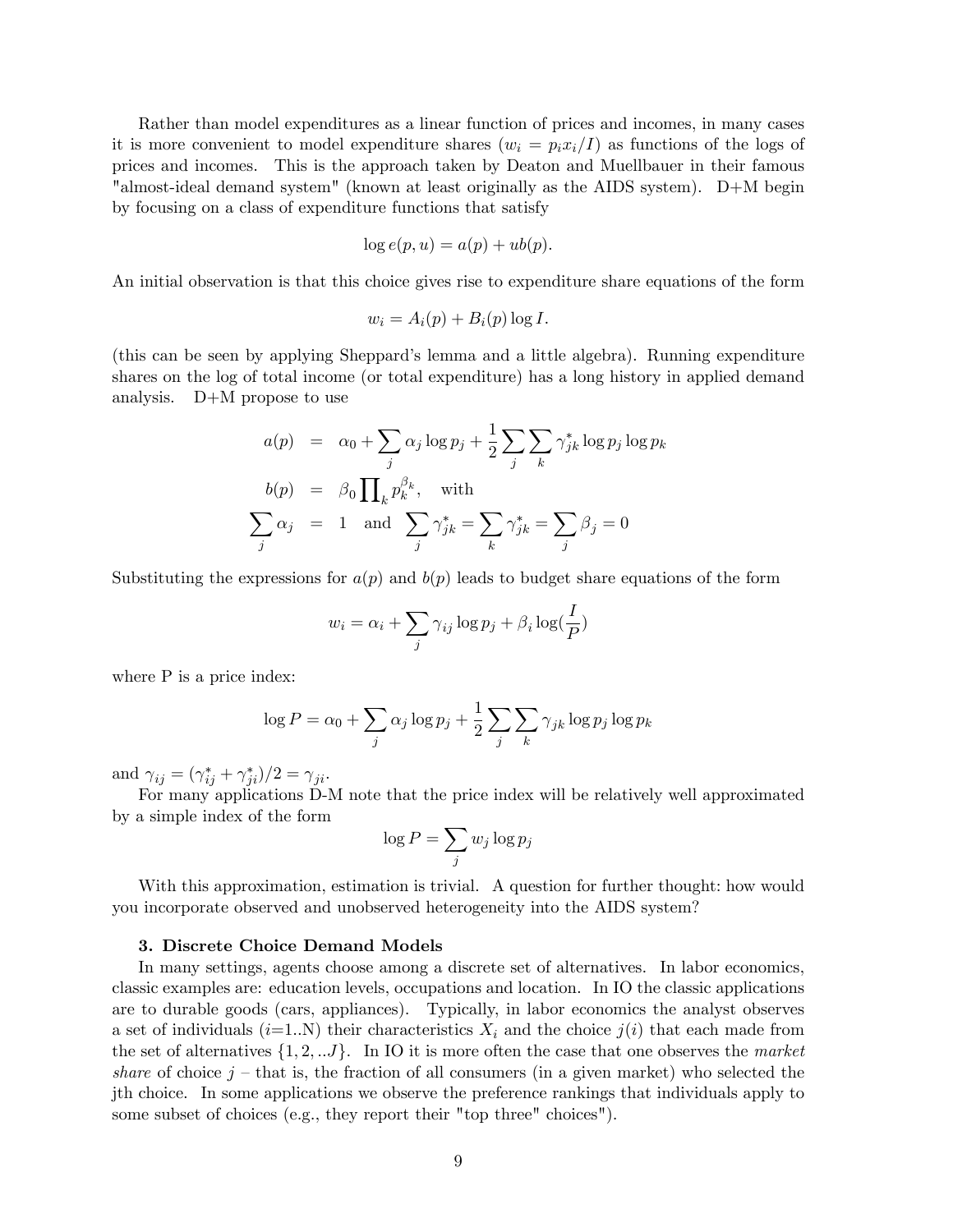The basic idea in discrete choice models is that individual i assigns utility  $u_{ij}$  to choice j, and selects the choice with highest utility. The event that i chooses j is denoted by the indicator  $d_{ij} = 1$  (where  $\sum_{j=1}^{J} d_{ij} = 1$ ).

The modern literature on discrete choice arises from seminal work by Dan McFadden in the early 1960s. The idea in this literature is that we (as econometricians) observe some characteristics of people (like their income and family size) and some characteristics of the choices (like the price of a given choice) but we admit from the beginning that there is some component of preferences that is unobserved by us, which we will treat as random. Thus, discrete choice models are often called "random utility" models. Utility is not random for the agents themselves (that is a "post-modern" idea) but is modeled as random.

A good starting point is a model where an agent has to choose 1 of a set of alternatives. Write the maximized utility that agent  $i$  will receive if she selects choice  $j$  (and optimally chooses all the other stuff she consumes, conditional on that choice) as:

$$
u_{ij} = X_i \beta_j + Z_j \gamma_i + \epsilon_{ij} = v_{ij} + \epsilon_{ij}
$$

This allows individual characteristics  $X_i$  to have choice specific effects (the  $\beta'_j s$ ), and the characteristics of the choices  $(Z_j)$  to be valued by different agents differently (the  $\gamma_i^{\prime}s$ ). The term  $\epsilon_{ij}$  is the unobserved component of tastes that is known to the agent but unknown to the analyst. Treating  $\{\epsilon_{ij}\}\$ as randomly distributed across the population, we get a *probability* statement for the event that  $i$  chooses  $j$ :

$$
P(d_{ij} = 1 | X_i, Z_j) = P(v_{ij} + \epsilon_{ij} > v_{ik} + \epsilon_{ik} \text{ for all } k \neq j).
$$

Observations:

(1) only relative utilities matter. If we add  $\theta$  to every value of  $v_{ij}$  choices are the same

(2) scale is arbitrary. If we rescale  $v_{ij} \to \lambda v_{ij}$ ,  $\epsilon_{ij} \to \lambda \epsilon_{ij}$ , choices are the same

(3)  $u_{ij}$  represents the *indirect utility* assigned by the agent to choice j. In general, then,  $u_{ij}$ should depend on income and the price of choice  $j...$ 

(4) a very standard assumption is that there is an underlying quasi-linear direct utility function of a numeraire good  $n$  and the choice characteristics:

$$
U^i(n, d_{ij}) = \alpha n + \phi_i(Z_j) + \epsilon_{ij}
$$

If the  $j<sup>th</sup>$  choice has price  $p_j$  and agent i has income  $y_i$  the indirect utility of choice j is

$$
u_{ij} = \alpha(y_i - p_j) + \phi_i(Z_j) + \epsilon_{ij}
$$

which (using observation  $(1)$ ) is equivalent to:

$$
u_{ij} = -\alpha p_j + \phi_i(Z_j) + \epsilon_{ij}
$$

Quasi-linearity is appropriate for choice over "small" things (like brand of cereal) but is hard to justify for larger purchases (like cars) and is really problematic for houses. Quasi-linearity is convenient for calculating "willingness to pay", however. For example, suppose we assume  $\phi_i(Z_j) = Z_j \gamma$  (ignoring any heterogeneity in  $\gamma$  for now). Then the marginal willingness to pay for the kth characteristic in Z is  $\gamma_k/\alpha$ . When preferences are quasi-linear the demands for characteristics  $Z$  have no income effects. This makes welfare evaluation extremely simple.

Small and Rosen (1981) consider a slightly more general version of this model, where agents can choose variable quantities of each "distinct good" (agents have to select one of the  $j's$ , but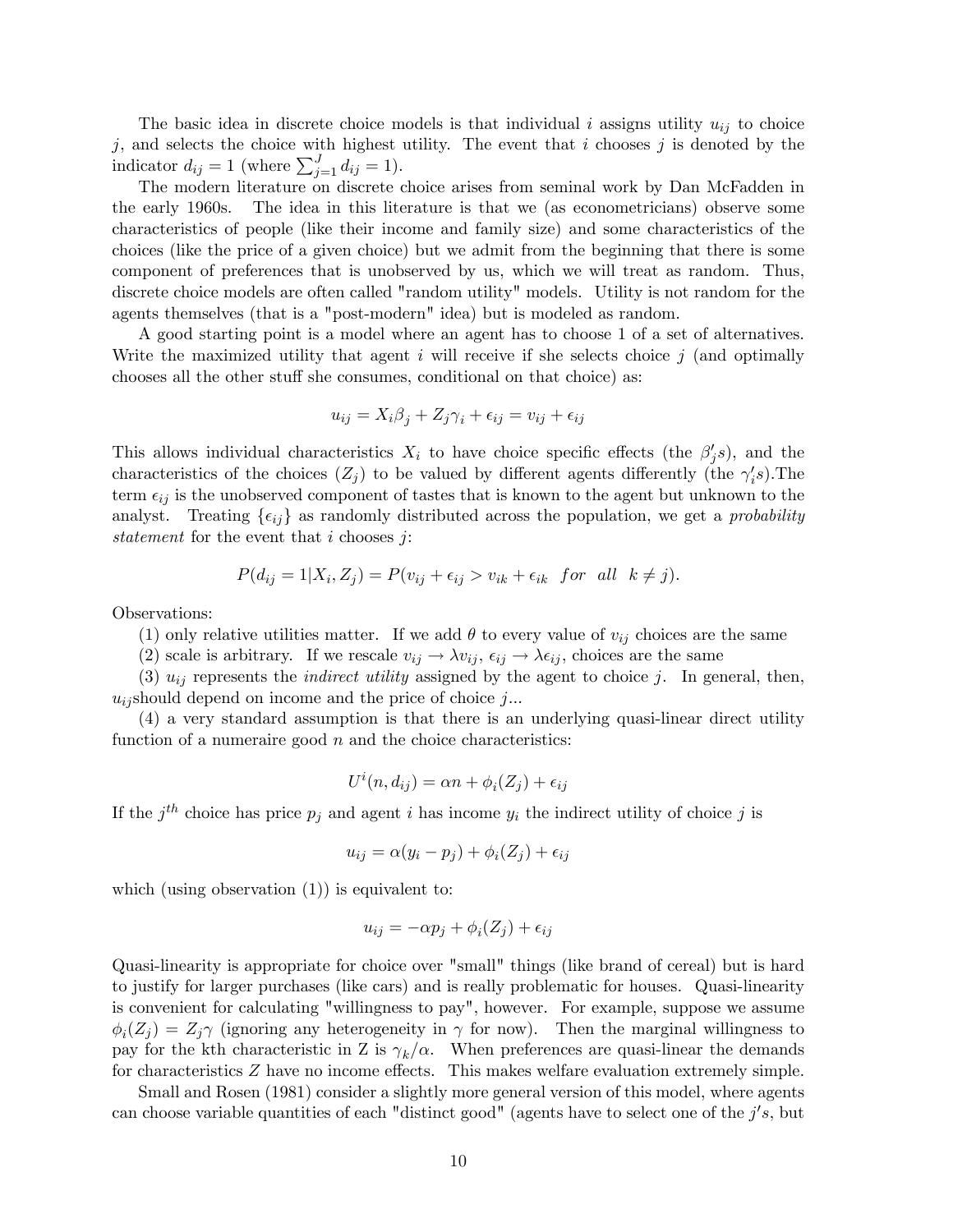the amount they buy of that choice is potentially variable). They show that within this class of models, one can still define an expenditure function, that the derivative of the expenditure function w.r.t. the price of the *j*th choice is the compensated demand for that choice (which can be  $(0)$ , and one can also define the equivalent and compensating variations associated with price changes.

#### Multinomial Logit

The probability statement for the event  $d_{ij} = 1$  involves a J-1 dimensional integral. For up to 3 choices, it is conventional to assume the  $\epsilon_{ij}$ 's are normally distributed. Beyond that, the probability has to be evaluated by simulation methods. The usual approach for  $J > 3$  is multinomial logit (MNL). This is an extremely convenient form for a host of reasons that we will be exploring in the remainder of the lecture. A key lesson in structural microeconometrics is "know your logit".

A random variable  $\epsilon$  with support on  $(-\infty, +\infty)$  is distributed as EV-Type I if  $F(\epsilon)=e^{-e^{-\epsilon}}$ . See Imbens and Wooldridge (NBER "What's New In Econometrics", Lecture 11) for a graph of the pdf of the EV-I vs. a standard normal. EV-I (a.k.a. Gumbell) has mode at 0, mean of  $\tau = 0.577$  (Euler's constant) and variance of  $\pi^2/6 \approx 1.65$ . McFadden showed that when the random components  $\epsilon_{ij}$  of the indirect utilities associated with different choices are distributed as independent EV-Iís,

$$
P(d_{ij} = 1) = \frac{\exp(v_{ij})}{\sum_{k=1}^{J} \exp(v_{ik})}
$$

In the case of only 2 choices, this boils down to a "logit". (A proof is presented in the Imbens-Wooldridge lecture). Consistent with observation (1) above, if we add a constant to each element of  $v_{ij}$  it cancels out of the numerator and denominator of the probability statement. This is an extremely convenient functional form!

A key feature of MNL is the so-called "IIA" (independence of irrelevant alternatives) property. If choices are generated by MNL

$$
\frac{P(d_{i1} = 1)}{P(d_{i2} = 1)} = \frac{\exp(v_{i1})}{\exp(v_{i2})}
$$

which says that the relative probability of choices 1 and 2 does not depend on the attributes of the other choices (they are "irrelevant"). This will not hold if a 3rd potential choice is available that is (say) very close to choice 2 and far away from choice 1. Then, when the 3rd is available demand for choice 2 will fall relative to 1, whereas when choice 3 is unavailable, people who would choice 2 or 3 all áock to 2. Some authors (e.g., Luce, 1959) have argued that if the consumer and choice characteristics are all fully specified then IIA "makes sense". See McFadden's Nobel Lecture (AER, 2001) for more on the history of IIA-related reasoning.

In some applications IIA is a critical plus! For example, suppose we want to forecast the demand for a product that does not exist, but whose characteristics are known. Suppose demand for products j=1...J are given by a MNL model with  $u_{ij} = Z_i(\gamma_0 + \gamma_1 X_i) + \epsilon_{ij}$  (Here, we are allowing an interaction between consumer characteristics  $X_i$  and product characteristics  $Z_j$  – for example, number of seats in a car and number of kids in a family). In this case, if we can estimate the  $\gamma$  coefficients we can predict the demand for product  $J+1$ .

Another place where IIA really helps is in modeling choices when the choice set is very large (e.g., residential location). Suppose we observe individual i making choice j (e.g., they have